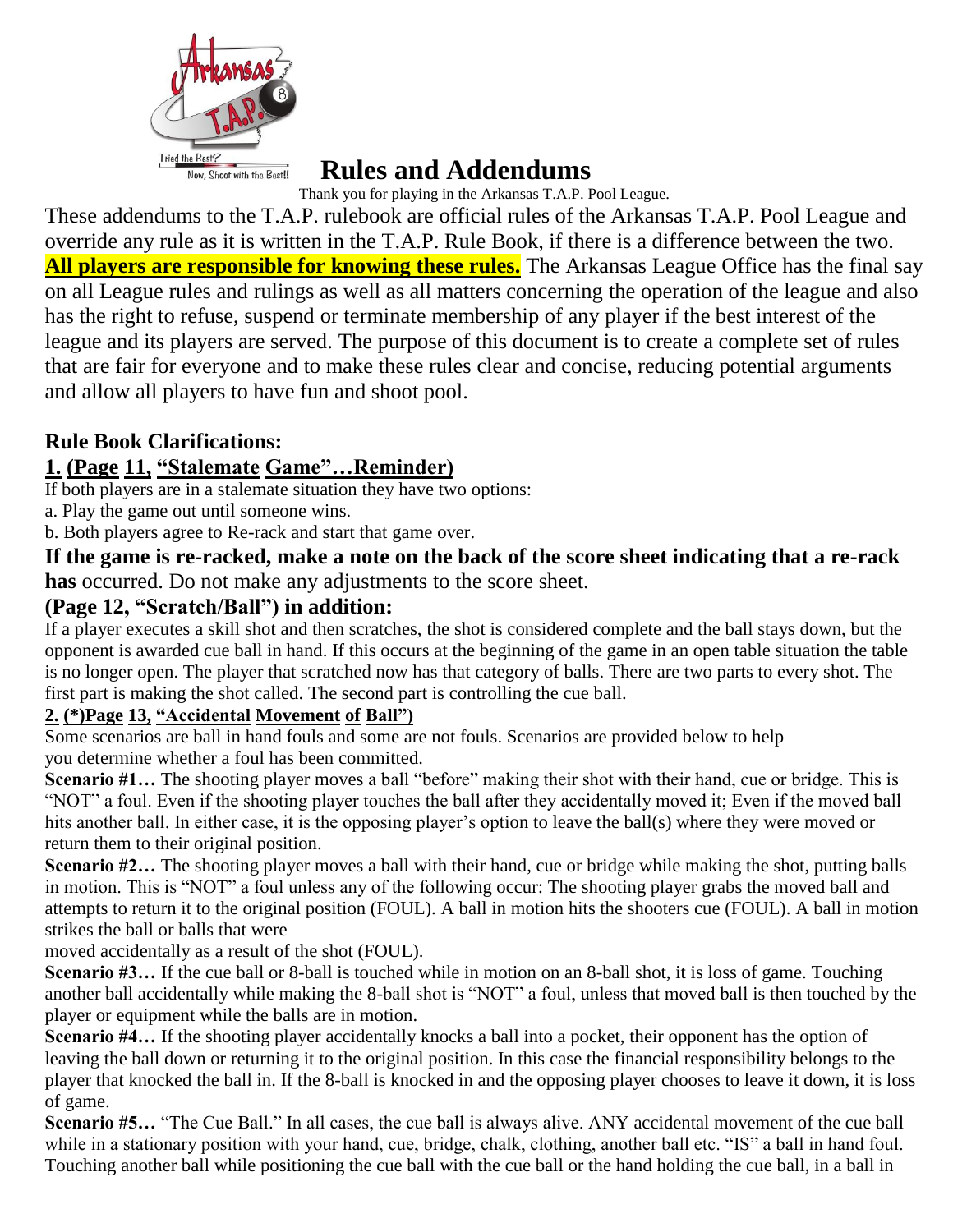hand situation, "IS" a foul. Touching the cue ball with the tip or ferrule of your cue while positioning the cue ball in a ball in hand situation is

"NOT" a foul. Touching another ball with the pool cue while positioning the cue ball in a ball in hand situation is "NOT" a foul unless the touched ball hits the cue ball.

**Scenario #6...** If the shooting player is accidentally bumped by another player, bar customer or bar server and they miscue or miss hit their shot as a *direct result* of being bumped or ANY ball(s) are moved on the table, including the cue ball as a *direct result* of being bumped, it IS NOT a foul. The opposing player and the shooting player should mutually agree to the repositioning of

any moved balls and the bumped player continues shooting.

**Scenario #7....**If there happens to be (2) two pockets marked for the 8 ball, because one of the players did not pull the marker off, that can be considered a loss of game, if the opposing player so chooses to call it.

**Scenario #8.....**The cue ball is always live, and if you touch the cue ball and it is still moving, there is no warning, that is a ball –in-hand foul. If the cue ball is accidentally or purposely moved to avoid pocketing the 8 ball, that is an automatic loss of game. If that kind of conduct persists during that match, it could result in the loss of that match. a. Four-second rule: If a ball hangs in a pocket for longer than four (4) seconds, then drops, that ball must be brought out and placed as close to where it was before it dropped. Both players must share the cost of bringing a ball out, however, if both agree to leave it down...so be it! The match belongs to the players.

## **3. (Page 13, "Coaching Foul")**

If the coach touches any of the balls, or marks the table in any way, it is a ball-in-hand foul to the opponent. Any objects, including chalk, will be considered markers. To avoid any controversy over whether the table was marked or not, the coach cannot touch any portion of the felt. The coach can only point at the position on the felt or ball they want their player to hit. If the coach touches any part of the playing surface on purpose, it is a foul. Once the coach has delivered their advice to the shooting player and walks away from the table, they can re-approach the table to offer additional advice providing there is still time left in the (1) minute timeout. If the coach returns to the table and offers additional advice after the time limit has expired, the player will be charged with their second time out if that coach is warned by the opposing team prior to approaching the table a second time.. If no timeouts remain, the coach will be given a sportsmanship warning. Any further infractions will result in a ball-in-hand foul to the opposing teams' player regardless of what match the violation occurs.

The coach cannot place the cue ball in a ball-in-hand foul situation.

 **When coaching a level 2 player, the coach cannot approach the table. They can talk to their player on the sidelines only. Should the coach walk to the table during their coaching, that then becomes a time-out**. **It should be limited information such as shoot the 6 ball, bottom English. If you need to be more specific, take a time out.**

**More on Coaching:** During a time out, the only people allowed at the table are the player and the coach. Only the coach or player can call a time out. Once it has been called or suggested it must be taken. A second player can consult with the coach, but the coach is the only player who can communicate directly to the player or approach the table. Only the two shooting players and their coaches are allowed in the playing area.

Walking up to the table during a non-time out situation is disruptive to the two players at the table – and ILLEGAL. Remember, the match belongs to the two players, not the spectators. You cannot have a conversation with your player while they are at the table. You can, however, talk to the player when it is not their turn. As soon as the cue ball comes to rest that player's shot is officially over, and officially the next players shot. A player cannot be shooting their own match and coaching a different table unless their opponent agrees to let them do so. This can be disruptive to that player's game. In this case, the opposing team must allow a change of coaches if needed. Only the coach or player can ask for a third party to watch a hit. If another teammate requests a hit to be watched, a warning will be given. The next offense is ball in hand. Players are solely responsible for verifying a frozen ball.

#### **WHO CAN COACH: During regular league play we will allow the player to have a different coach each GAME. It is better to keep the same coach for consistency, but that is the players choice. During any other Higher Level Play, one coach will be designated for the entire match and only can be changed if that coach has to play a match of their own.**

**Only players that are on the roster can coach a player on the team. Anyone that is not on the roster for that event cannot coach, offer advice or interfere in any way that would influence the player or the team. If this happens refer to the rules for Sideline Interference.**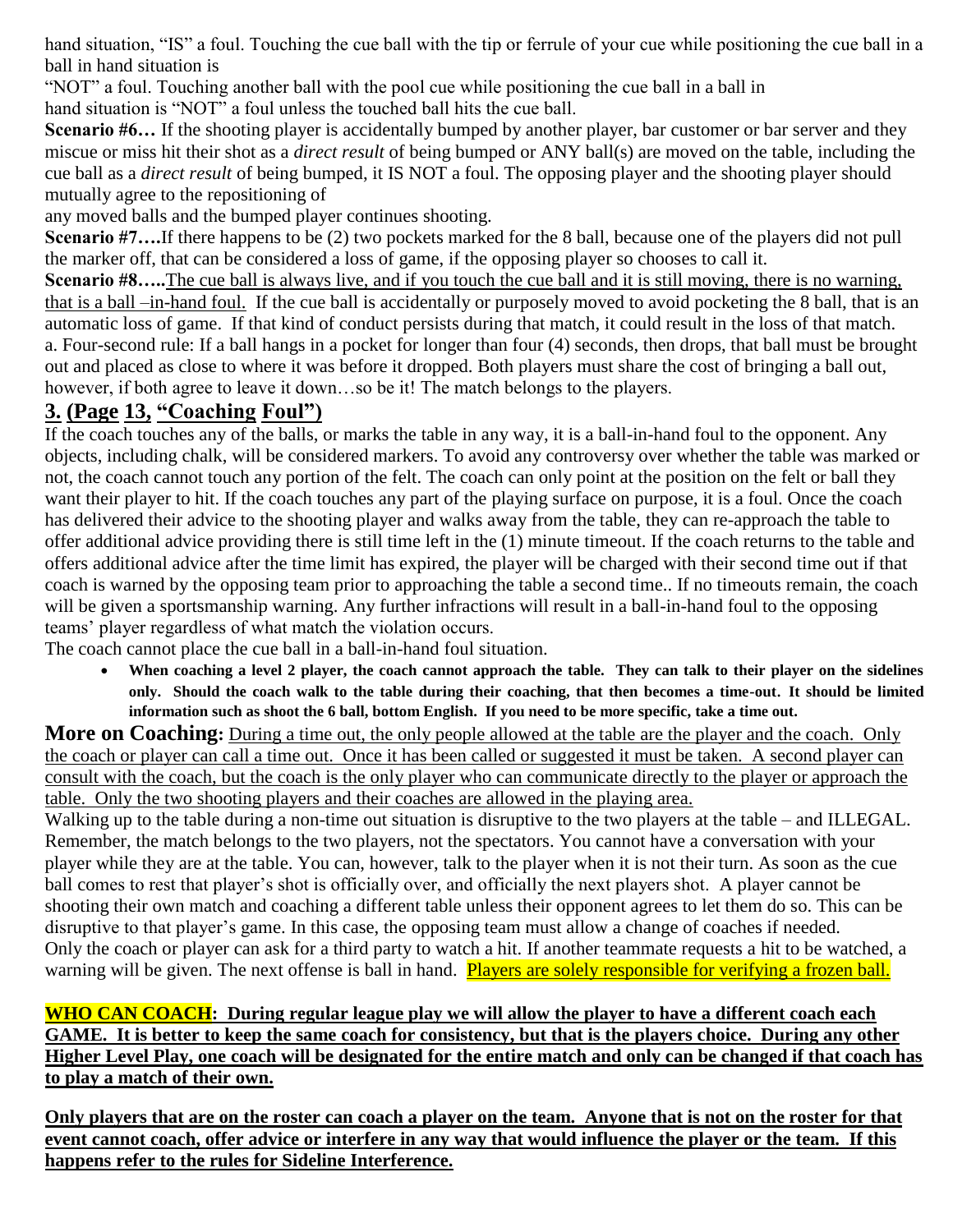#### **Sideline Interference:**

The ONLY thing any player on the team can say to the shooting player when it is their turn at the table regarding the match is "mark your pocket" or "chip it up" when the shooter is on the 8 ball. Comments such as "nice shot, let's go, etc" are allowed. Use common sense. Don't clap or yell out "Yes!" when the other player misses. Be quiet and show respect to the shooting players. Saying "Play smart, or take your time" can be an indicator that the player is making the wrong shot. If any comments are made of any kind that could be considered coaching, by any player on the team, the team will be given one warning. **This means no one can call a foul except the player.** If they don't see that a foul was committed, that is their fault for not paying attention.

Any further comments will result in a ball-in-hand foul to the opposing player. This applies to the remainder of all matches between the two teams, not just the match where the warning was issued. The match belongs to the players. Let them win or lose on the table, based on their individual skills.

**Ball Interference:** Tapping the table while balls are rolling can cause a vibration and can affect the path of the cue ball or other balls. If this is done while shooting your set of balls, it is considered interference as well as unsportsmanlike conduct, and first offense will be a warning, after that ball in hand foul. If this is done on the 8 ball shot, and either the 8 ball or the cue ball is still in motion, it will be considered loss of game.

**Hand in pocket:** Do not stick your hand in the pocket as to catch the cue ball if it is scratching. Players should never touch any moving ball for any reason. The opposing player can give a warning the first time this occurs, and take ball in hand anytime it occurs again after the warning has been made. If a player sticks their hand in any pocket on the 8, after they have shot or while the cue ball is still moving, it is loss of game.

## **4. (Page 16, "Adding and Dropping Players")**

The 8th week is the last week a team can add players to their roster (unless approved by the league director due to a shortage of players), which will also make that player eligible for playoffs or higher-level play. Players can only play in the Titleholders if they have (6) matches played with the team during the session. All players must have a minimum of (6) matches played by the end of session to qualify with the team each session. No player will be allowed to "switch teams" after week 4 (unless approved by league director because of extenuating circumstances.) The whole point is to build the league with new players, not sabotage teams by recruiting from existing ones.

#### **5. (Page 19, "New Player")**

Ignore all wording under this heading. The following rule will now apply to all new players joining the League: **New player handicaps must be approved by the league director before they play their first match. If they are not approved and you try to play that player, your team will lose a point. Players must pay their \$20 membership fee before playing or the team will lose that point. Players have different skills depending on what games they play and what leagues they have played. A handicap in one league does not constitute the same in T.A.P. Notify operator before putting any player on your team.**

a. As a guideline, we will look at an existing handicap from another league and our knowledge of their skills. b. Any player without a rating will most likely start at a H/C- (4) but must be approved by the league director. **Addendums: (These are additional rules and provisions not covered in the rule book)**

#### **1. TEAM SURVIVAL RULE:**

**A. 6 OR LESS PLAYERS ON THE ROSTER:** If a team has (6) or less players listed on their roster and only (4) players show up to play, they can play one of those (4) players twice. The opposing team has the option of picking *any* one of the (4). The player chosen to play twice must keep the team within the (25) rule. Note: This rule also applies if only (1, 2, or 3) players show up to play. In this case, (1) player is allowed to play twice and the remaining matches are forfeited. Once a player has been chosen to play twice for the last match, any missing players from that team that arrive later will be ineligible to play unless both teams agree to let the late player play.

**B. 7 OR 8 PLAYERS ON A ROSTER:** If a team has (7 or 8) players listed on the roster, no player from the team is allowed to play twice unless the opposing team agrees. A lot of teams would rather see someone play than take a forfeit, but it is entirely up to the opposing team.

1. If two teams with (7 or 8) players on the roster each only have (4) players, and the opposing team chooses not to let them play a player twice, both teams forfeit the fifth match and no point is awarded for that match. This also applies if both teams only had (1, 2, or 3) players, in which case, both teams would forfeit all remaining matches. If both teams cannot field a player, score it as double forfeit.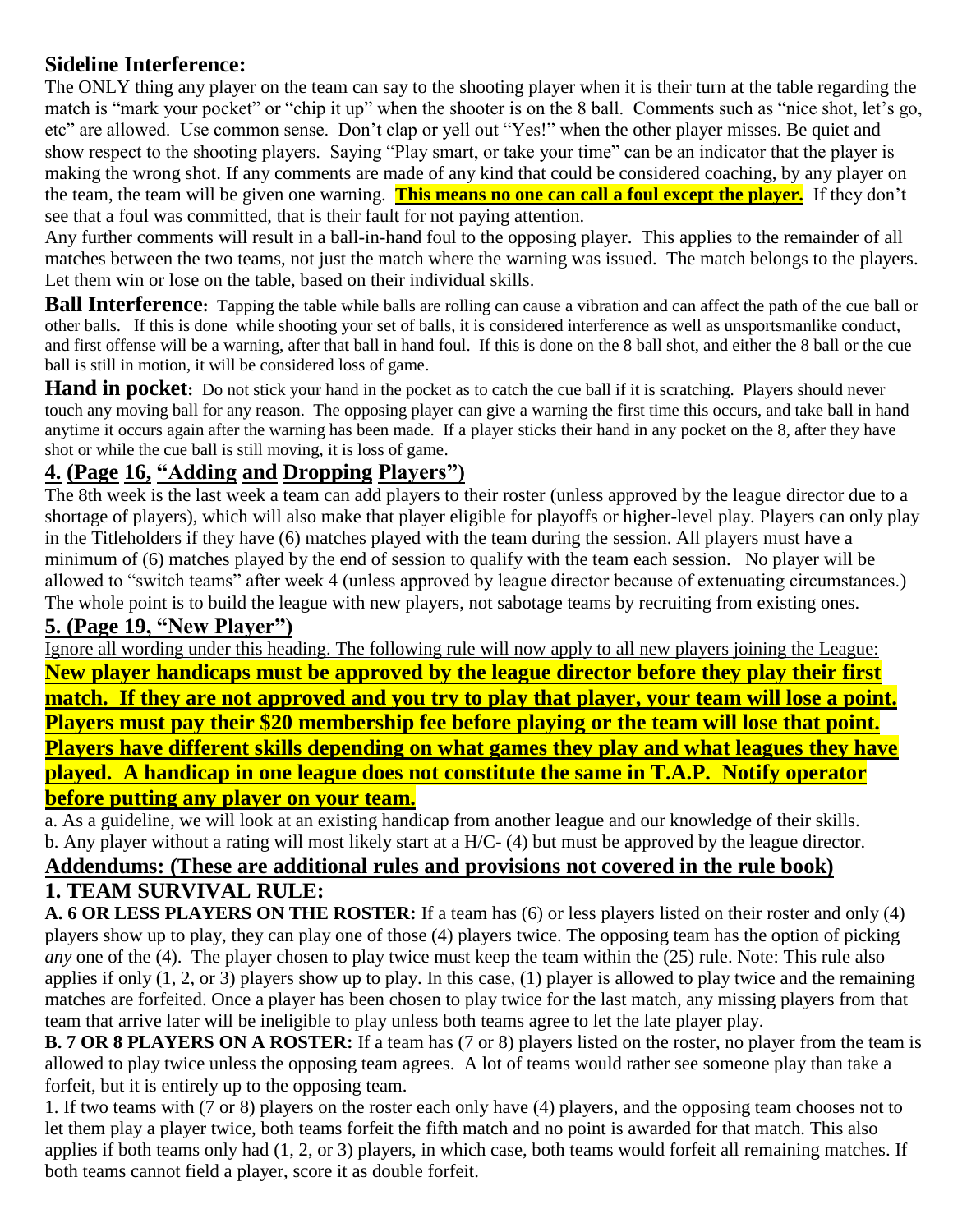**C. THE 25 RULE:** Exceeding the 25 rule is not an option for either team. The penalty is loss of point for both teams. This is for the protection of teams that follow the rule. (4) players must not exceed 21 and (3) players must not exceed 18.

**Handicap 7's - Only one match per night or per round in tournaments can be played by a player with the handicap of a 7. Even if your team is short players, only one can play.**

**D. TEAMS THAT ARE SHORT PLAYERS:** If your team is short players, all players must be present for the pick of the double play match. This prevents the team that is short players from sending their lowest ranked players home and forcing the other team to pick a higher ranked player. If you know you are going to be short, you can play the person twice at any time during the league match, it they need to leave early. Matches can be played in any order. Note: Each team plays for the points, cash awards, MVP's, trophies, etc . It wouldn't be fair to those players that fulfill their commitment to show up each week if teams are allowed to potentially manipulate their rosters, shoot a player twice and gain team points that might knock out another team. With (7 or 8) players on a team, at least (5) should be able to make it each week. If you think you are going to be short and tell the other team that you will not have enough players, you cannot play a player that comes in late unless the other team agrees (reason: the other team will have put up players different once you told them you are short) Best to not say anything until the last possible minute.

## **DURING THE MATCH:**

**1. Bridge Availability:** If there is no bridge available at the host location the shooting player must still make the shot with one foot touching the floor.

**2. Loss of Match Point:** If a team commits any infractions listed below, the League office will issue a "Friendly Reminder" notice in (5) categories. After (3) violations combined, (1) match point will be deducted from the total team points. It is the responsibility of all team Captain's to insure proper paperwork and weekly fees are turned in on time each week.

(1) Weekly fees were short (2)Past due fees were not paid (3) Incomplete score sheet (4) Late packet (5) Packet was not received**.**

**3. Player Age Limit:** T.A.P. has no restrictions on age, however, some bars do. If a player is added to the team roster that is under (21), it is at your own risk.

**4. Tiebreaker formula:** If two teams tie at the end of the session, the tiebreaker will be the outcome of the match they played against each other. If the teams played each other more than once and are still tied, the determining variable will be the percentage of games won compared to the number of games needed to win in the player match ups. The formula is total "Games Won" divided by total "Race To" games. If three teams tie and have played each other an uneven number of times, the tiebreaker will be the

average of matches won per the number of team matches played. The formula is total match points divided by total team matches played.

**5. Protest:** If your team wants to protest a match or challenge a team for any reason, the following must occur:

a. Written notification and explanation must be turned in with the packet that night.

b. All matches must be completed – no exceptions!

c. \$15 protest fee must be included in the packet by the protesting team only. The money will be refunded if the protest is proven valid and correct.

d. Note: If the score sheets are turned in for that week without the protest documented, the match is considered final, and the league office will review no protest.

e. Any protest made by a team for week #13 or #14, other than the two teams whose match is

being protested, must be submitted no later than 5 days prior to the Playoffs/Final 4

**6. Teams Dropping Out:** Occasionally a team will drop out of the league unexpectedly and not show up to play their scheduled match. In this case, the team they were scheduled to play will receive a Bye and 3-2 win for that match and NOT be required to pay for that match. It will not be a 5-0 win. A 5-0 win can have a significant impact on the total team points/standings in the division and isn't fair to the rest of the teams because in the following weeks, the other teams only receive a bye and a 3-2 win. This rule only applies to teams that drop out of the league permanently that session.

If a team chooses to forfeit a match, without dropping out of the division, it would be a 5-0 win for the team that showed up to play. Both teams will be required to pay their weekly dues because the paybacks, trophies, awards, etc.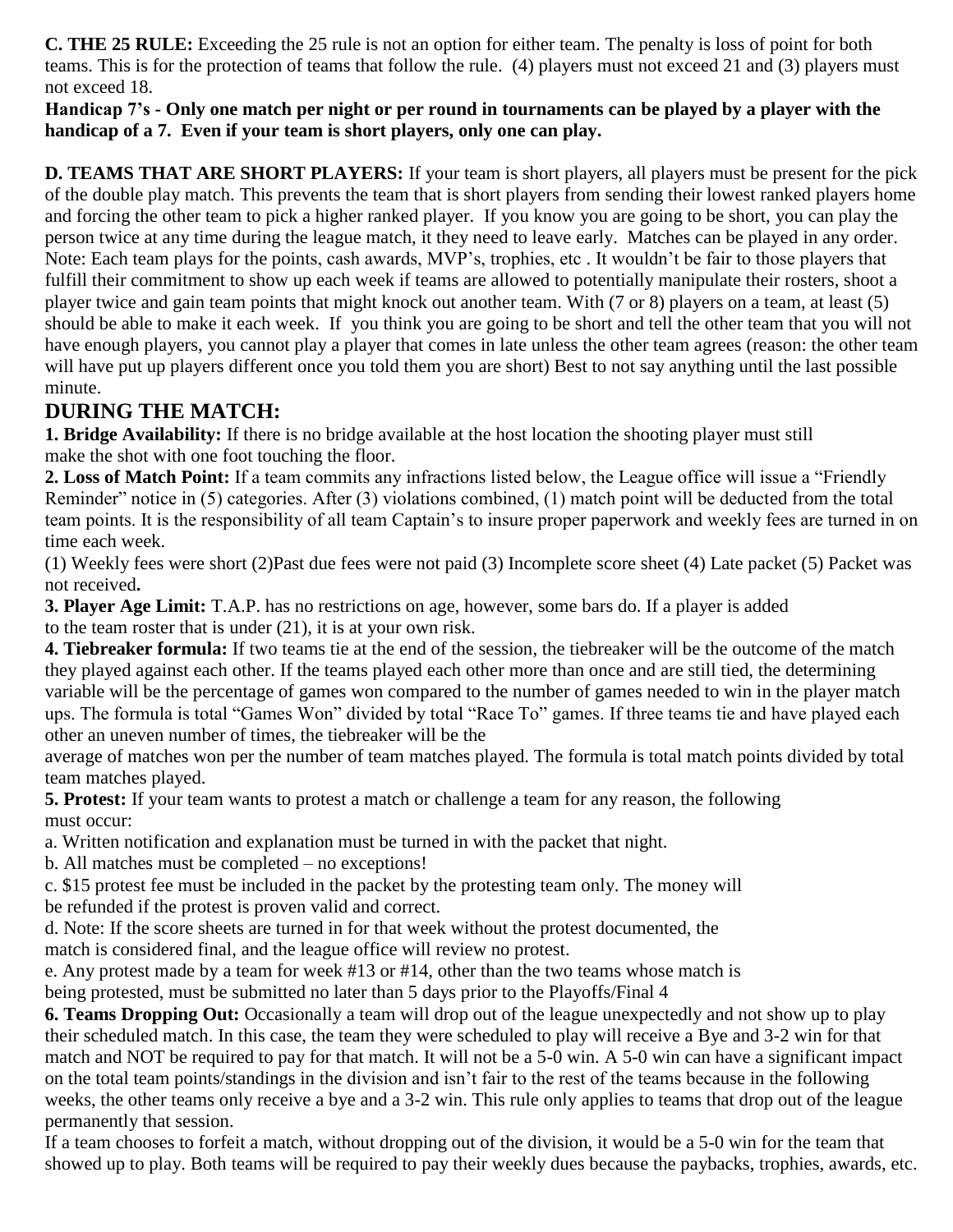are generated from weekly dues and total team count in each Division*.* Each team makes the commitment from the beginning of the season to play the full session.

## **ADDITIONAL TEAMS RULES & STRATEGIES**

• **Burn Out Strategy:** This is not a rule, but a strategy within the rules. It is only necessary when a team is short players, but can be used at any time providing the player chosen is an eligible member of the team. The strategy is to put up one of your players that are not present in order to burn out one of the opponent's players. The opposing team gets a forfeit for that match. It is recorded as a Forfeit for the losing team and Open stats for the winning team. This is a legal strategy within the TAP rules.

• **Continuous Play & Use of Two Tables:** The teams will play on one table at the beginning of the night until 9:00pm. At this time, two tables must be used. Holding up play, waiting for additional players is not an option unless both Captains agree to continue on one table.

**Putting up players: Do not put up a player that is not in the building.** Once both teams have named their players, play must commence playing.

**Breaking:** If the breaking player does not execute a legal break, the rack can be played out if both players agree.

**A Player cannot use an object ball as a measuring device.** One warning should be given. The next infraction is a ball in hand foul. The cue ball can be used in a ball in hand situation.

#### **Shooting The Wrong Balls:**

• If Player #1 shoots all Player #2's balls and legally pockets the 8-Ball, Player #1 wins the game because the game is now over. Player #2 can not reverse the outcome. He/She should have called a foul after the first ball was pocketed. • If Player #1 shoots Player #2's ball(s), and switches back to the correct balls and makes a legal shot before Player #2 calls a foul, Player #1 is allowed to continue shooting. Player #2 or any member of that team should have called

the foul after the first infraction. • If a foul is not called after the first wrong ball has been pocketed and the player pockets another ball,

they are now that category of balls for the remainder of that game. The only option would be if both players agreed to re-rack the game due to the error.

**Player eligibility**: To play in any Tap Team tournament, or any Tap sanctioned event, you must be a current player (currently on a team roster, current on memberships dues, and have in the correct amount of matches required for that event).

## **Only current playing members are allowed to play in any T.A.P. event, regardless of whether they played the last session. You must be current and playing at the time of the event.**

## **Cost of Products & Services**

a. NSF checks are a \$25 service fee per deposit. *Don't write bad checks.* Make checks payable to: Sheri Elliott b. Extra Rule Books can be printed off the national website – [www.tapleague.com,](http://www.tapleague.com/)

**c. Patches & Pins:** 8-Ball & 9-Ball, "On The Break" & "Break & Run", Game Stealer, Rackless and 5-0 patches & pins are available for \$2.00 each during League night. Submit payment with the weekly packet. Patches & Pins are provided free at all Tournaments. These are collectible pins and patches that are redesigned each year. So every year they will be different, and once they are gone, you cannot get them again. *Arkansas T.A.P.* will provide you with your first 5-0 every session for the 5 players that played. Five matches must have been played, forfeits do not count.

#### **New!!!!! The** *"BEAST"* **patch – This is when a player makes an 8 on the Break, a Break n Run and has a Rackless night all in the same match. This patch is FREE!**

## *Outline of the road to Titleholders/Masters:*

## **3 sessions per year**

At the end of each session, the High Point team,  $2^{nd}$  and  $3^{rd}$  highest finishing teams and 2 wildcards from each division will be eligible to play in our Titleholder tournament. The High Point team gets an automatic bye to day two of the Titleholder